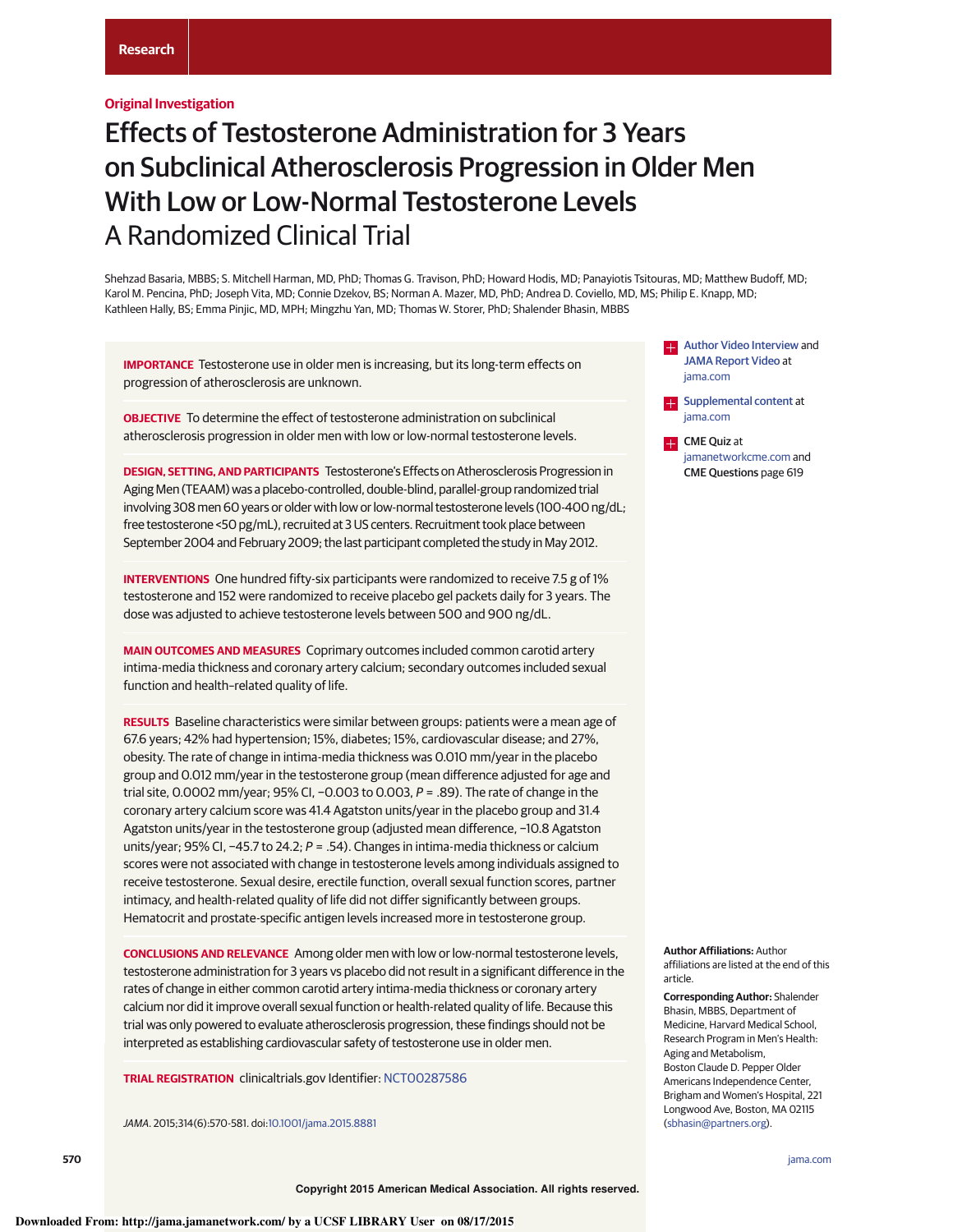estosterone sales have increased substantially, particularly among older men, during the past decade.<sup>1</sup> However, the benefits and risks of long-term testosterone administration to older men with age-related decline in estosterone sales have increased substantially, particularly among older men, during the past decade.<sup>1</sup> However, the benefits and risks of long-term testosterone adtestosterone levels remain poorly understood.<sup>2</sup>

A randomized trial of testosterone involving older men with mobility limitations,<sup>3</sup> stopped early due to the increased frequency of cardiovascular adverse events in the testosterone group, and some,<sup>4,5</sup> but not other,<sup>6</sup> retrospective analyses of testosterone users have raised concern that testosterone administration might increase the risk of cardiovascular disease (CVD) events. Although some studies have reported an association of low testosterone levels with increased risk of diabetes, metabolic syndrome, proatherogenic dyslipidemia, CVD, and mortality,<sup>2,7-11</sup> other studies have not shown a consistent association between testosterone levels and incident CVD.<sup>2</sup> Testosterone levels have been negatively associated with common carotid artery intima-media thickness in some studies.<sup>2,11</sup> The data from preclinical models have also been conflicting. In low-density lipoprotein receptor– deficient mice, orchiectomy accelerates and testosterone supplementation retards aortic atherogenic lesions.<sup>12</sup> However, the long-term consequences of testosterone supplementation on atherosclerosis in older men remain unknown.

The primary aim of the Testosterone's Effects on Atherosclerosis Progression in Aging Men (TEAAM) trial was to determine the effect of increasing circulating testosterone concentrations into a range that is mid-normal for young men on subclinical atherosclerosis progression in older men with low or low-normal testosterone levels. The secondary aim was to determine the effects on sexual function and health-related quality of life (QOL).

## Methods

### Study Design

The TEAAM trial was a randomized, placebo-controlled, parallel-group, double-blind trial. The study protocol was approved by institutional review boards at the 3 participating institutions: Charles Drew University, Los Angeles, California; Boston University Medical Center, Brigham and Women's Hospital, Boston, Massachusetts; and by the Western Institutional Review Board, Puyallup, Washington, for the Kronos Longevity Research Institute, Phoenix, Arizona (see the study protocol in [Supplement 1](http://jama.jamanetwork.com/article.aspx?doi=10.1001/jama.2015.8881&utm_campaign=articlePDF%26utm_medium=articlePDFlink%26utm_source=articlePDF%26utm_content=jama.2015.8881) and the revised statistical analysis plan in [Supplement 2\)](http://jama.jamanetwork.com/article.aspx?doi=10.1001/jama.2015.8881&utm_campaign=articlePDF%26utm_medium=articlePDFlink%26utm_source=articlePDF%26utm_content=jama.2015.8881). Study recruitment took place September 2004 through February 2009; the last participant completed the study in May 2012. All participants provided written, informed consent. The data and safety monitoring board reviewed adverse events semiannually.

## **Participants**

The participants were community-dwelling men, 60 years or older, with total morning (7-10 AM) testosterone levels between 100 and 400 ng/dL or free testosterone less than 50 pg/mL. We excluded men who had diseases of the testes, pituitary, or hypothalamus; prostate cancer; breast cancer; or

cancers other than nonmelanotic skin cancers; severe lower urinary tract symptoms (International Prostate Symptom Score [IPSS] >21); prostate-specific antigen (PSA) levels higher than 4 ng/mL; dementia; untreated major depression or schizophrenia; alanine aminotransferase and aspartate aminotransferase more than 3 times the upper limit of normal; creatinine levels higher than 2.5 mg/dL; hemoglobin  $A_{1c}$  greater than 9.0%; hematocrit greater than 48%; unstable angina; New York Heart Association class III or IV heart failure; myocardial infarction within 6 months of entry; untreated thyroid disease; systolic blood pressure (BP) higher than 160 mm Hg or diastolic BP higher than 100 mm Hg; or body mass index (BMI) higher than 35, calculated as weight in kilograms divided by height in meters squared. (To convert creatinine from mg/dL to μmol/L, multiply by 88.4.)

Race/ethnicity was based on self-report. Although the study was not powered to test specific hypotheses related to race or ethnicity, black men have a higher risk of clinical prostate cancer. There has been concern that they may be at increased risk of developing clinical prostate cancer during testosterone therapy.

## Randomization

Participants were assigned using a 1:1 concealed randomization and stratification by age (60-75 years and >75 years) and site to receive either placebo or testosterone gel. A statistician generated the randomization sequence and forwarded it to the investigational drug pharmacy, which then assigned participants a randomization number.

## Intervention

Eligible participants were randomized to receive either 7.5 g of 1% testosterone gel (75 mg of testosterone) or placebo gel daily for 3 years. Two weeks after randomization, total testosterone levels were measured 2 to 12 hours after gel application. If the total testosterone concentration was lower than 500 ng/dL, the testosterone dose was increased to 10 g or if higher than 900 ng/dL, reduced to 5 g daily. At the same time, the placebo dose was adjusted for another participant in the placebo group by an unblinded observer to maintain blinding.

### **Blinding**

The study staff and participants were blinded. All participants received 3 gel packets daily to maintain blinding (eg, men randomized to receive 7.5 g of testosterone gel received 1 packet containing 5.0 g of testosterone gel, 1 containing 2.5 g of testosterone gel, and 1 containing placebo gel, whereas those in the placebo group received 3 placebo packets). The effectiveness of blinding was not assessed.

## **Outcomes**

The coprimary outcomes were the rate of change in distal right common carotid artery intima-media thickness and coronary artery calcium. Common carotid artery intima-media thickness, which is predictive of incident cardiovascular events,<sup>13,14</sup> was measured at baseline and every 6 months during the intervention period. We also assessed the total calcium score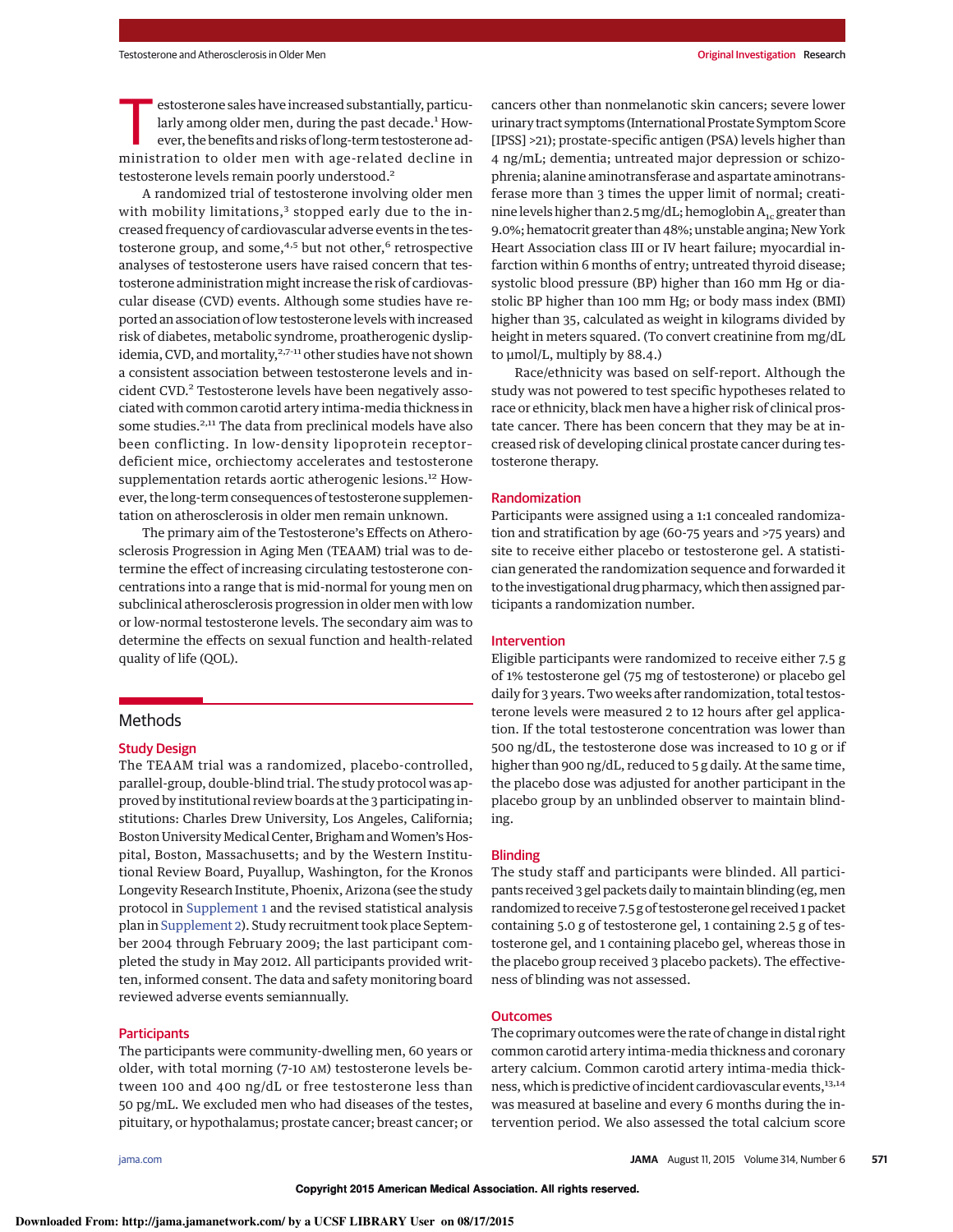using multidetector-row computed tomography (MDCT), another measure of subclinical atherosclerosis,<sup>15</sup> at baseline and at 18 and 36 months. Serum lipids and fasting glucose concentrations were measured at 0, 6, 18, and 36 months. Safety assessments included adverse event recording, hematocrit, blood chemistries, PSA, and IPSS values. We also report herein the results of some secondary efficacy outcomes—sexual function and health-related QOL.

## Outcome Assessments

B-mode carotid artery images for intima-media thickness were acquired from the far wall of the distal centimeter of the right carotid artery with high-resolution ultrasound equipment, calibrated using a phantom and cardiac gating using standardized methods for reproducing transducer angulation.<sup>14,16</sup> Ultrasonographers were certified by the University of Southern California Core Imaging Center. Ultrasound images were analyzed using automated boundary detection to locate lumen-intima and media-adventitia boundaries at subpixel resolution (eAppendix B in [Supplement](http://jama.jamanetwork.com/article.aspx?doi=10.1001/jama.2015.8881&utm_campaign=articlePDF%26utm_medium=articlePDFlink%26utm_source=articlePDF%26utm_content=jama.2015.8881) [3\)](http://jama.jamanetwork.com/article.aspx?doi=10.1001/jama.2015.8881&utm_campaign=articlePDF%26utm_medium=articlePDFlink%26utm_source=articlePDF%26utm_content=jama.2015.8881). The coefficient of variation of intima-media thickness measurement was less than 4%.

The MDCT scan was performed using the General Electric Lightspeed Model VCT 64 channel scanner in highresolution volume mode, using 100-millisecond exposure time.<sup>15</sup> Electrocardiographic-triggering synchronized images in the same point in diastole, corresponding to 40% of the R-R interval (eAppendix B in [Supplement 3\)](http://jama.jamanetwork.com/article.aspx?doi=10.1001/jama.2015.8881&utm_campaign=articlePDF%26utm_medium=articlePDFlink%26utm_source=articlePDF%26utm_content=jama.2015.8881). Proximal coronary arteries were visualized, and at least 30 consecutive images were obtained at 3-mm intervals. Coronary calcium was defined as a plaque of at least 3 contiguous pixels (area, 1.02 mm<sup>2</sup>) with a density of more than 130 Hounsfield units. The lesion score was calculated bymultiplying lesion area by a density factor derived from Hounsfield units. The total calcium score was determined by summing the lesion scores from the left main, left anterior descending, circumflex, and right coronary arteries using the Agatston method.<sup>15</sup> A cardiac physician trained in computed tomographic (CT) imaging who was blinded to interventions interpreted all scans at the CT reading center of the Los Angeles Biomedical Research Institute, Torrance, California (supervised by M.B.).

Sexual function was assessed using the International Index of Erectile Function (IIEF), a validated, 15-item questionnaire that assesses 5 domains of sexual function—erectile function, orgasmic function, sexual desire, intercourse satisfaction, and overall sexual satisfaction.<sup>17</sup> The IIEF, with a possible range of 0 to 75 (higher scores representing better function), has excellent internal consistency (Cronbach α, .90) and test-retest reliability (0.82). The minimal clinically important difference for the erectile function domain of IIEF is 4 points using as the anchor response to question 7: "Over the past 4 weeks, when you attempted sexual intercourse how often was it satisfactory for you?" In a subset of participants enrolled at Boston University Medical Center, the marital interaction scale from the Cancer Rehabilitation Evaluation System Short Form was used to assess a participant's relationship and intimacy with his sexual partner.<sup>18</sup> The Cancer Rehabilitation Evaluation System Short Form has been validated in many settings and is scored from 0 to 4 with lower scores representing better interaction intimacy.<sup>18</sup>

We determined whether testosterone improves selfreported physical function via the physical function domain of the Medical Outcomes Study 36-item short form health survey (SF-36)<sup>19</sup> for all participants. Additionally, health-related QOL was assessed using the full SF-36 questionnaire<sup>19</sup> for participants enrolled at the Boston and Los Angeles sites. The SF-36 measures 8 domains of the QOL—physical function, bodily pain, vitality, role limitations due to physical problems, general health perceptions, emotional well-being, social function, and role limitations due to emotional problems. Each domain is scored separately from 0 to 100 with higher scores representing better health-related QOL.<sup>19</sup> The SF-36 has excellent internal consistency (Cronbach α .76-.90) and testretest reliability (0.76-0.96) for various domains. The minimal clinically important differences for various domains of SF-36 have been determined to be between 3 and 5 for various conditions.

#### Hormone Assays

Total testosteronewasmeasured at Quest Diagnostics, San Juan Capistrano, California, using a Bayer Advia Centaur immunoassay (Siemens Healthcare Diagnostics) after extraction of serum with ethyl acetate and hexane followed by celite chromatography; this assay, validated against liquid chromatography coupled to tandem mass spectrometry (LC-MS/MS), has a sensitivity of 10 ng/dL.<sup>20</sup> Sex hormone-binding globulin was measured using an immunofluorometric assay with a sensitivity of 0.24  $\mu$ g/mL (Delphia-Wallac).<sup>21</sup> Free testosterone was calculated.<sup>22</sup>

#### Statistical Analyses

Summary statistics, exploratory analyses, and graphical displays were used to assess observed differences at baseline and during the intervention period. The primary intent-totreat analysis included all 306 randomized participants who received at least 1 dose of study medication. We estimated the rate of atherosclerosis progression, assessed as the rate of linear change in the carotid artery intima-media thickness and in coronary artery calcium. Primary analyses compared the rate of change in intima-media thickness and calcium between groups, controlling for stratification by age group and study center, using a mixed-effects regression model in which participants were nested within study center, which was treated as a random effect. Age-group, time-intreatment, and treatment-by-time interaction were included as fixed effects, with the latter quantifying the estimated treatment effect. The missing data were accommodated using multiple imputation $23$  in which missing outcomes values were estimated using predictive mean matching. The imputation model controlled for age group, study center, randomization, and study visit. A total of 50 imputed values were generated for each missing record, and the model was allowed to converge over 50 iterations. Analyses of each imputed data set were combined to generate pooled estimates of effects and Wald tests of statistical significance (see the revised statistical analysis plan in [Supplement 2\)](http://jama.jamanetwork.com/article.aspx?doi=10.1001/jama.2015.8881&utm_campaign=articlePDF%26utm_medium=articlePDFlink%26utm_source=articlePDF%26utm_content=jama.2015.8881).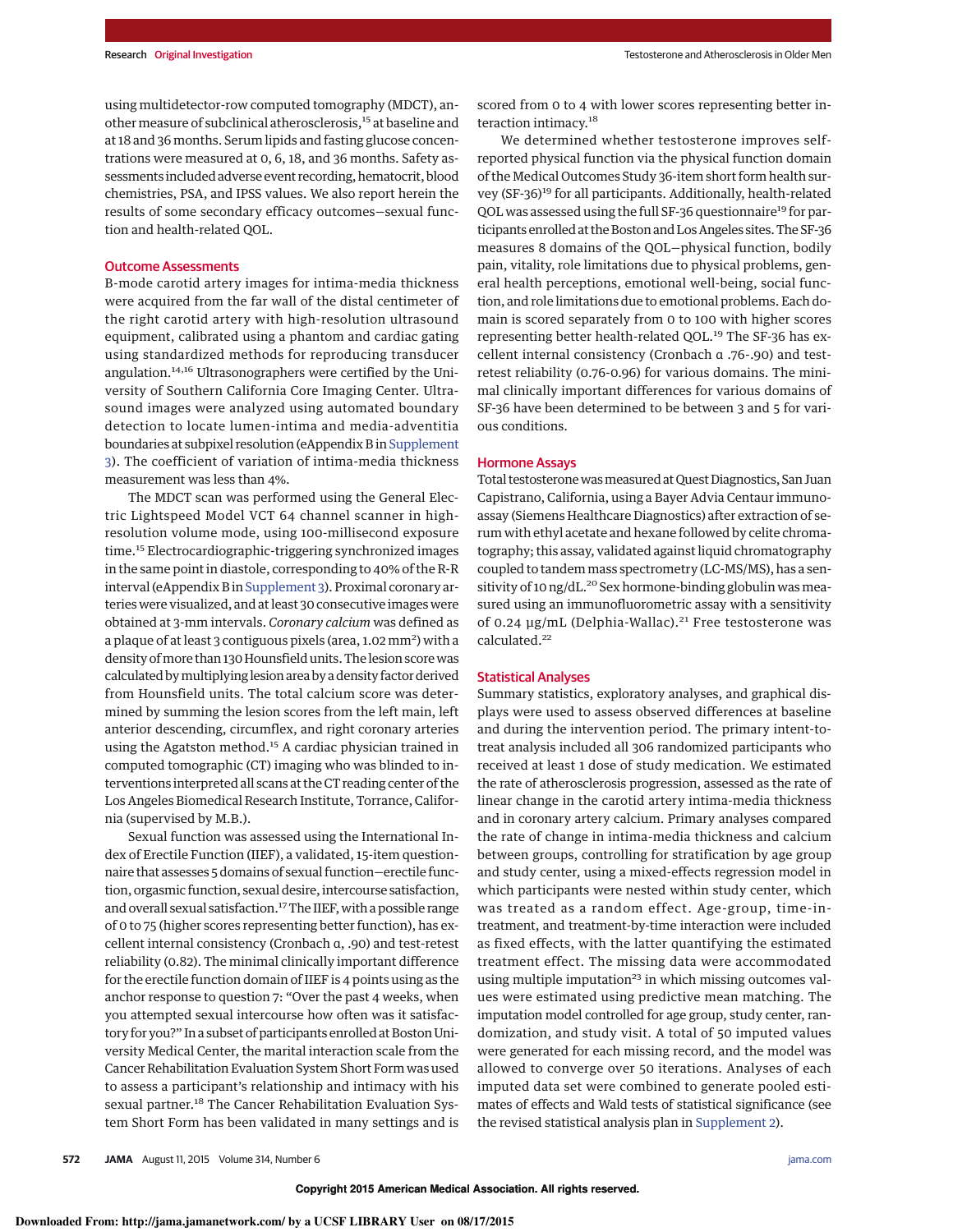Secondary outcomes were analyzed similarly. The IIEF and health-related QOL data were imputed at the domain level, and composite scores constrained to match the scoring algorithm at each iteration; nonmissing domain scores were also included in the predictive model.

Sensitivity analyses were performed restricting attention to observed data (without imputation) in participantswho completed the planned intervention and to subgroups of men who were obese, or had diabetes or coronary artery disease (CAD). We also considered calcium progression among individuals with no coronary calcium at baseline. Observed associations between changes in circulating testosterone levels and the primary outcomes were obtained using a generalized additive model, the utility of which was assessed using an analysis of deviance. Adverse events were organized by system organ class, and comparisons in the number of events per participant were made across trial groups using Poisson regression.

All statistical comparisons were 2-sided, and type I error probability was set at .05. The analyses were performed using R statistical software, version 3.1.2 (R Foundation for Statistical Computing) and SAS software version 9.3 (SAS Institute Inc).

#### Sample Size Estimation

Because no data on testosterone's effects on carotid artery intima-media thickness were available, we computed the sample size required to detect a treatment effect (between-group difference in thickness progression rate 0.008 mm/y) similar to that found in the Estrogen in the Prevention of Atherosclerosis Trial (EPAT).<sup>14</sup> We assumed an SD of 0.02 mm/y, the SD of change found in the EPAT and in the lipid-lowering trials, Cholesterol Lowering Atherosclerosis Study (CLAS)<sup>23</sup> and Monitored Atherosclerosis Regression Study (MARS).<sup>24</sup> Assuming a 2-sided P value,  $\alpha$  of .05, and  $1 - \beta$  of .80, we estimated a cumulative exposure of 3456 participant-months (eg, 96 participants for 36 months) in each of the 2 groups would be needed to detect a treatment effect similar to what EPAT found. Conservatively, recruitment of 125 men was planned in each group, for a total of 250 men, assuming a 25% dropout rate. The treatment effect detectable with this sample size is smaller than that observed in CLAS, which yielded a hazard ratio for all coronary events of 3.1 per 0.03 mm/y.<sup>23,24</sup> Therefore, enrollment of 250 men would provide more than 80% power to detect a clinically meaningful effect such as that exerted by statin therapy.<sup>23,24</sup>

In a previous study, $25$  the yearly mean (SD) rate of change in coronary artery calcium scores was 33% (12%) in asymptomatic persons. Conservatively, we assumed that the common SD is 35 Agatston units. If the rate of change in calcium were similar in placebo-treatedmen to that reported in the previous study,<sup>25</sup> a sample size of 250 men would provide more than 90% power to detect a 25% between-group difference in the rate of change of in either direction (eg, difference between 33% increase in calcium scores for one group vs 24% in the other). These assumptions were based on previous studies of statin effects on coronary artery calcium.<sup>25</sup>

In November 2007, the data and safety monitoring board required an increase in sample size to approximately 300 men because of higher-than-expected dropout rates (≈30%). Enrollment of 300 participantswould provide approximately 6912 months of medication exposure, which was deemed sufficient to detect the hypothesized between-group difference in intima-media thickness with 80% power.

# **Results**

#### Flow of Participants Through the Study

Of 1893 eligible participants who underwent telephone screening, 1406 were invited to be screened in person. Of those, 1098 did not meet eligibility criteria or declined to participate, and 308 were randomized (Figure 1). Two withdrew consent before receiving study medication leaving 306, 155 in testosterone and 151 in placebo group. The 306 receiving at least 1 medication dosewere included in primary analyses. Therewere 7400 cumulative person-months of drug exposure.

## Participant Characteristics

The 2 groups were similar in baseline characteristics (Table), including common carotid artery intima-media thickness, coronary artery calcium, IIEF, and health-related QOL scores (Table). The mean (SD) age was 67.6 (5.2) years and body mass index, 28.1 (2.9). Of 306 participants, 128 (42%) had hypertension, 46 (15%) had diabetes, 46 (15%) had CAD, 82 (27%) were obese, and 133 (43%) were receiving a statin at randomization.

Participants completing the trial were similar in their baseline testosterone levels, intima-media thickness, calcium scores, and body mass index to those who did not complete the trial (eTable 1 in [Supplement 4\)](http://jama.jamanetwork.com/article.aspx?doi=10.1001/jama.2015.8881&utm_campaign=articlePDF%26utm_medium=articlePDFlink%26utm_source=articlePDF%26utm_content=jama.2015.8881). Adherence to study medication, assessed by counting the number of used and unused gel packs, was 95% in both groups.

#### Primary and Secondary Outcomes

## Testosterone Levels

Total and free testosterone levels were similar between groups at baseline (Table). The mean (SD)—derived from the mean of the 6-, 18-, and 36-month measurements—of total testosterone increased to 565 (245) ng/dL and the free testosterone increased to 104 (59) pg/mL in the testosterone group, whereas the placebo group's mean testosterone levels did not change significantly: 330 (103) ng/dL for total testosterone and 51 (20) ng/dL for free testosterone (Figure 2). Among the 155 men randomized to receive testosterone, the daily dose was adjusted down to 5 g for 25 men and up to 10 g in for 72 men. Among men randomized to the testosterone group, serum testosterone levels declined over time (Figure 2).

#### Intima-Media Thickness Scores

Exploratory assessments supported modeling of common carotid artery intima-media thickness and coronary artery calcium change as linear trends with time. Baseline mean (SD) intima-media thickness did not differ between groups (placebo, 0.879 [0.199] mm; testosterone, 0.877 [0.210] mm). Using a mixed-effects regression model, which was adjusted for age and trial site (via a random effect) and included all 306 participants, the per-year rate of change in intima-media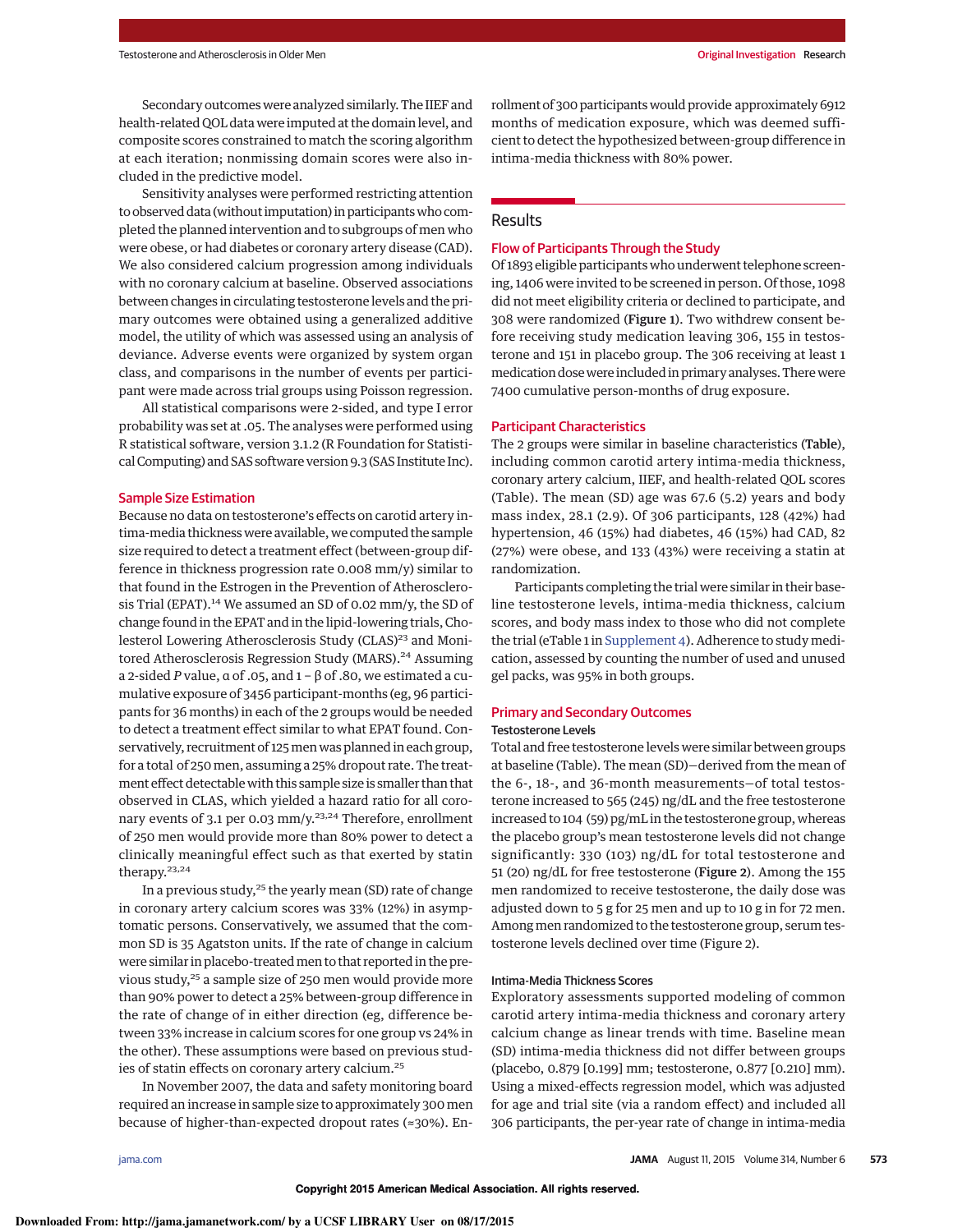

Figure 1. Flow of Participants Through the Testosterone's Effects on Atherosclerosis Progression in Aging Men

thickness did not differ significantly between groups (mean difference, 0.0002 mm; 95% CI, -0.003 to 0.003;  $P = .89$ ; Figure 3). The rates of change in intima-media thickness was 0.010 mm/year in the placebo group and 0.012 mm/year in the testosterone group (mean difference adjusted for age and trial site, 0.0002 mm/year; 95% CI, −0.003 to 0.003, P = .89). End-of-treatment intima-media thickness did not differ significantly between the 2 groups (mean, 0.90 mm; 95% CI, 0.86 to 0.94 testosterone and 0.92 mm; 95% CI, 0.88 to 0.96 placebo). The model-estimated 3-year change in common carotid artery intima-media thickness in participants who completed the intervention period did not differ significantly between groups (mean between-group difference, 0.005 mm; 95% CI, −0.004 to 0.014, P = .30) and was similar to that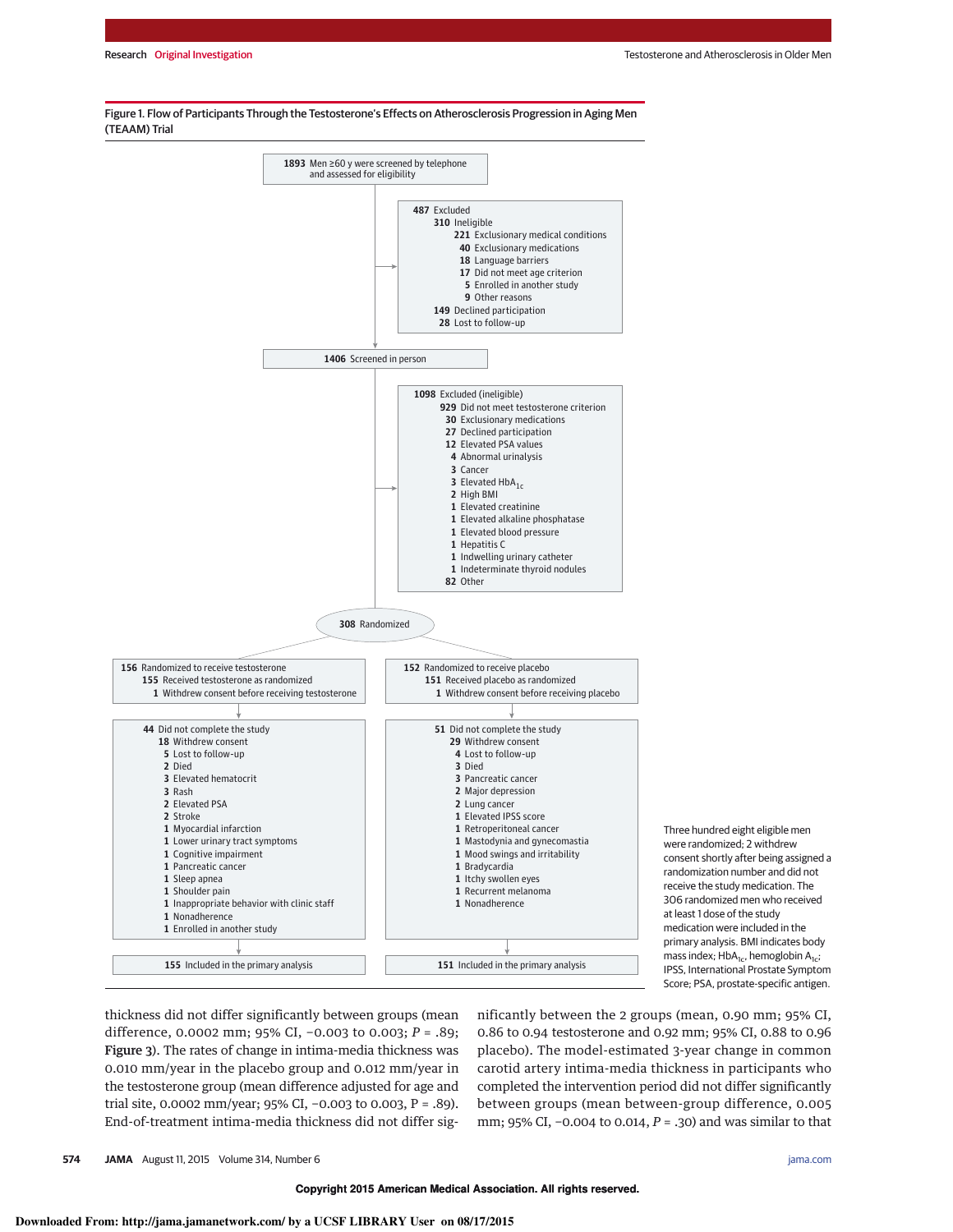#### Table. Baseline Characteristics of Participants

|                                               | Mean (SD)    |              |
|-----------------------------------------------|--------------|--------------|
|                                               | Testosterone | Placebo      |
| Trial site, No. (%)                           | $(n = 155)$  | $(n = 151)$  |
| <b>Charles R. Drew University</b>             | 9(5.8)       | 10(6.6)      |
| Kronos Longevity Research                     | 93 (60.0)    | 90 (59.6)    |
| Institute                                     |              |              |
| <b>Boston Medical Center</b>                  | 53 (34.2)    | 51 (33.8)    |
| Race, No. (%)                                 |              |              |
| <b>Black</b>                                  | 14 (10.4)    | 12 (9.1)     |
| White                                         | 112 (83.0)   | 111 (84.1)   |
| Age, y                                        | 66.9(5.0)    | 68.3 (5.3)   |
| Height, cm                                    | 175.3 (7.2)  | 175.4 (6.3)  |
| Weight, kg                                    | 86.5 (11.0)  | 86.3 (10.7)  |
| BMI                                           | 28.1(2.9)    | 28.0(2.9)    |
| Risk factors, No. (%)                         |              |              |
| Obese                                         | 40 (25.8)    | 42 (28.0)    |
| Diabetes <sup>a</sup>                         | 22 (14.2)    | 24 (16.0)    |
| Hypertension <sup>a</sup>                     | 71 (45.8)    | 57 (38.0)    |
| Hyperlipidemia <sup>a</sup>                   | 80 (51.6)    | 77 (51.3)    |
| Medications, No. (%)                          |              |              |
| <b>Statins</b>                                | 68 (43.9)    | 65 (43.3)    |
| Antihypertensive medication                   | 51 (32.9)    | 41 (27.3)    |
| Prior coronary artery disease,<br>No. (%)     | 24 (15.5)    | 22(14.7)     |
| Total testosterone, ng/dL                     | 307.2 (64.3) | 307.4 (67.4) |
| ≤200                                          | 186 (17.4)   | 165.3 (39.3) |
| No.                                           | 8            | 11           |
| 201-300                                       | 256.7 (30.1) | 258.3 (30.0) |
| No.                                           | 62           | 51           |
| >300                                          | 356.0 (34.6) | 353.6 (31.0) |
| No.                                           | 84           | 88           |
| Free testosterone, pg/mL                      | 64.0 (17.2)  | 60.9(18.0)   |
| Estradiol, pg/mL                              | 21.8 (14.9)  | 18.5 (10.0)  |
| Sex hormone-binding globulin,<br>$\mu$ g/mL/L | 3.1(1.4)     | 3.2(1.2)     |
| Plasma, mg/dL                                 |              |              |
| Glucose                                       | 104.1 (23.3) | 106.7 (25.7) |
| <b>Total cholesterol</b>                      | 187.2 (42.1) | 183.4 (36.7) |
| <b>HDL</b> cholesterol                        | 47.1 (12.0)  | 48.7 (14.2)  |
| LDL cholesterol                               | 115.6 (35.2) | 109.7 (31.9) |
| Triglycerides                                 | 142.7 (87.9) | 138.9 (76.4) |
| Hemoglobin, g/dL                              | 14.6 (1.2)   | 14.4 (1.6)   |
| Hematocrit, %                                 | 43.7(3.7)    | 43.6(3.6)    |
| Hemoglobin $A_{1c}$ , %                       | 5.7(0.8)     | 5.7(0.7)     |
| PSA, ng/mL                                    | 1.31(0.82)   | 1.25(0.94)   |
| Creatinine, mg/dL                             | 1.06(0.22)   | 1.06(0.22)   |
| CCA-IMT, mm                                   | 0.88(0.21)   | 0.88(0.20)   |
| Coronary calcium, AU                          | 452 (715)    | 508 (695)    |
| Median (IQR)                                  | 142 (39-659) | 148 (10-519) |
| $0, No.$ $(\%)$                               | 21 (15.0)    | 20 (15.2)    |
| 1-100, No. (%)                                | 42 (30.0)    | 32 (24.2)    |
| 101-300, No. (%)                              | 26 (18.6)    | 27 (20.5)    |
| $>300$ , No. $(\%)$                           | 51 (36.4)    | 53 (40.2)    |
|                                               |              |              |

(continued)

#### Table. Baseline Characteristics of Participants (continued)

|                                                       | Mean (SD)                          |                        |
|-------------------------------------------------------|------------------------------------|------------------------|
|                                                       | <b>Testosterone</b><br>$(n = 155)$ | Placebo<br>$(n = 151)$ |
| <b>IPSS</b> scoreb                                    | 6.6(5.1)                           | 7.2(5.0)               |
| Health-related QOL composite<br>score, % <sup>c</sup> | 81.5(14.1)                         | 83.4 (12.4)            |
| Physical functioning, % <sup>d</sup>                  | 89.9 (16.5)                        | 90.4(16.0)             |
| IIEF composite score <sup>e</sup>                     | 48.5(21.1)                         | 47.9 (22.2)            |
| <b>CARES</b> score<br>(marital subscale) <sup>f</sup> | 3.7(3.3)                           | 3.7(3.1)               |
| Adherence, % <sup>9</sup>                             | 94.6                               | 94.8                   |

Abbreviations: AU, Agatston units of coronary artery calcium; BMI, body mass index, calculated as weight in kilograms divided by height in meters squared; CARES, Cancer Rehabilitation Evaluation System; CCA-IMT, common carotid artery intima-media thickness; HDL, high-density lipoprotein; IIEF, International Index of Erectile Function; IPSS, International Prostate Symptom score; LDL, low-density lipoprotein; PSA, prostate-specific antigen; QOL, quality of life.

SI conversion factors: To convert estradiol to pmol, multiply by 3.671; LDL, HDL, and total cholesterol to mmol/L, multiply by 0.0259; creatinine to μmol/L, multiply by 88.4; glucose to mmol/L, multiply by 0.0555; total testosterone to nmol/L, multiply by 0.0347; sex hormone–binding globulin to nmol/L, multiply by 8.896; and triglycerides to mmol/L, multiply by 0.0113.

a Based on self-report or medication use.

b Ranges from O (asymptomatic) to 35 (severely symptomatic).

- <sup>c</sup> Score range, 0% to 100%, with the highest representing perfect health-related QOL.
- <sup>d</sup> Self-reports of the physical function domain from the Medical Outcomes Study 36-item short form (range, 0%-100%), with highest score representing no dysfunction.
- <sup>e</sup> Score range, O to 75, with the highest representing no dysfunction.
- f Score range, O to 24, with the highest representing most severe.
- <sup>g</sup> Medication adherence was determined by returned gel packets at follow-up visits.

obtained in the analysis of all 306 participants (eFigure 1 in [Supplement 4\)](http://jama.jamanetwork.com/article.aspx?doi=10.1001/jama.2015.8881&utm_campaign=articlePDF%26utm_medium=articlePDFlink%26utm_source=articlePDF%26utm_content=jama.2015.8881). Among participants randomized to receive testosterone, changes in total or free testosterone levels were not significantly associated with change in intima-media thickness (eFigure 2 in [Supplement 4\)](http://jama.jamanetwork.com/article.aspx?doi=10.1001/jama.2015.8881&utm_campaign=articlePDF%26utm_medium=articlePDFlink%26utm_source=articlePDF%26utm_content=jama.2015.8881).

#### Coronary Artery Calcium Scores

Baseline coronary artery calcium scores did not differ between groups. After adjustment for treatment site and age, the estimated per-year rate of change in coronary artery calcium during intervention was not significantly different between the 2 groups: 41.4 Agatston units/year in the placebo group and 31.4 Agatston units/year in the testosterone group (mean difference, −10.8; 95% CI, −45.7 to 24.2 Agatston units;  $P = .54$ ; Figure 3). The model-estimated between-group difference in change from baseline to end-of-treatment coronary artery calcium in participants completing the intervention (mean difference,  $-24.3$ ; 95% CI,  $-92.4$  to 43.8; P = .48) was similar to the analysis involving all the participants, after adjustment for site and age (eFigure 1 in [Supplement 4\)](http://jama.jamanetwork.com/article.aspx?doi=10.1001/jama.2015.8881&utm_campaign=articlePDF%26utm_medium=articlePDFlink%26utm_source=articlePDF%26utm_content=jama.2015.8881). Among participants randomized to receive testosterone, the changes in total or free testosterone were not significantly associated with changes in coronary artery calcium scores (eFigure 2 in [Supplement 4\)](http://jama.jamanetwork.com/article.aspx?doi=10.1001/jama.2015.8881&utm_campaign=articlePDF%26utm_medium=articlePDFlink%26utm_source=articlePDF%26utm_content=jama.2015.8881).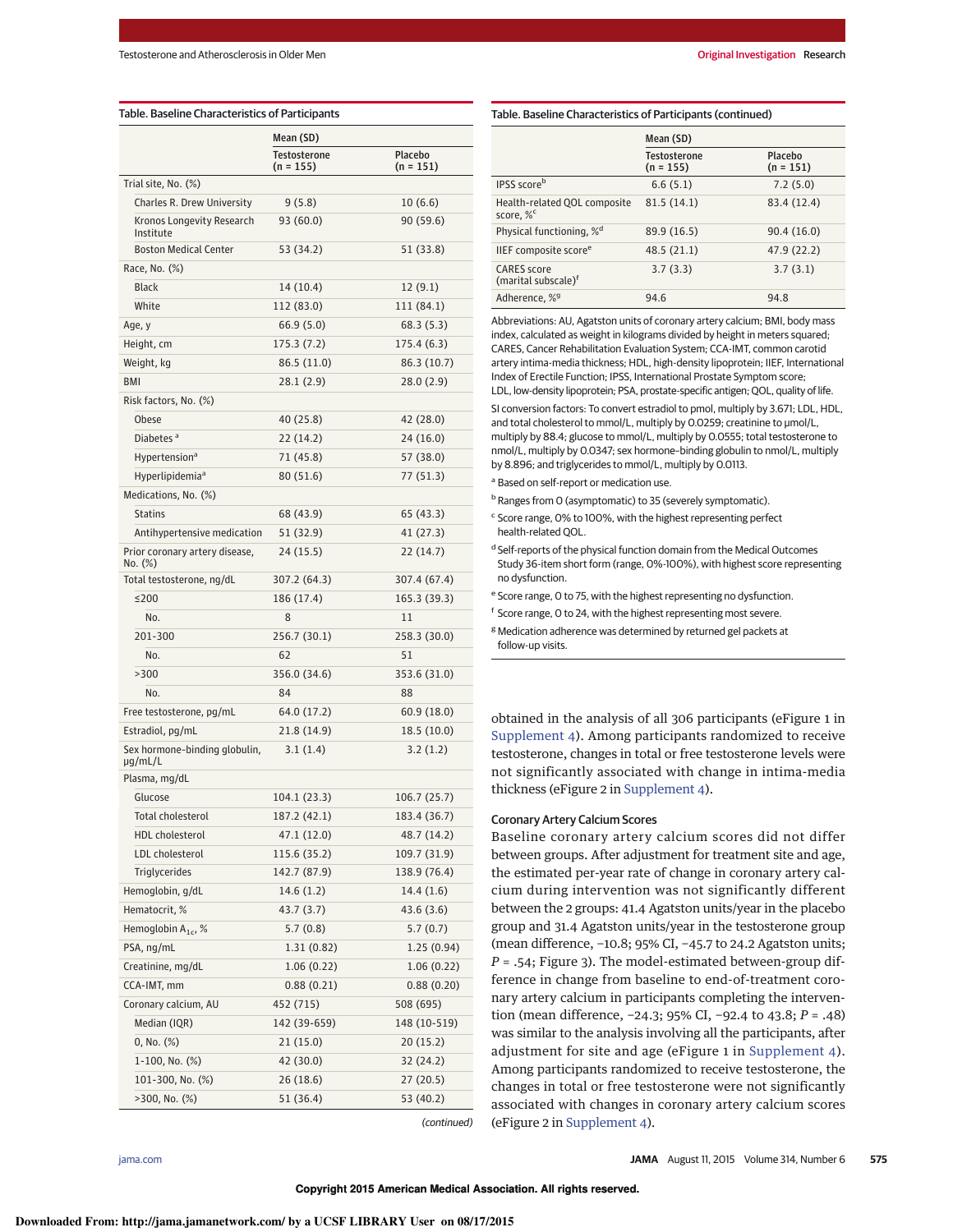#### Figure 2. Total and Free Testosterone Levels at Baseline and While Taking Study Medication





Means and 95% confidence intervals are presented as data markers and error bars.

#### Sexual Function

Exploratory assessments suggested nonlinear changes in most secondary outcomes with time; analyses therefore estimated differences between testosterone and placebo at postrandomization visits. The 2 groups did not differ significantly in the change from baseline in the composite IIEF score or in any domain scores (Figure 4). The intercourse satisfaction domain score improved significantly more in men in the testosterone group, but the improvements were modest (mean difference, 0.97; 95% CI, 0.0001-1.941;  $P = 0.05$ ; Figure 4). There was no significant between-group difference in partner intimacy or in-teraction (eFigure 3 in [Supplement 4\)](http://jama.jamanetwork.com/article.aspx?doi=10.1001/jama.2015.8881&utm_campaign=articlePDF%26utm_medium=articlePDFlink%26utm_source=articlePDF%26utm_content=jama.2015.8881).

## Health-Related QOL and Physical Functioning

Self-reported physical function, assessed using the physical function domain of the SF-36 did not differ significantly between groups (eFigure 4 in Supplement 4). Neither the composite healthrelated QOL score nor any of the subdomain scores differed significantly between groups (eFigure 5 in [Supplement 4\)](http://jama.jamanetwork.com/article.aspx?doi=10.1001/jama.2015.8881&utm_campaign=articlePDF%26utm_medium=articlePDFlink%26utm_source=articlePDF%26utm_content=jama.2015.8881).

## Serum Lipid and Blood Glucose Levels

The changes in total cholesterol, high-density lipoprotein, and low-density lipoprotein cholesterol; triglycerides; and fasting glucose levels did not differ between groups (Figure 5).

#### Figure 3. Change in Distal Common Carotid Artery Intima-Media Thickness and Coronary Artery Calcium Scores in Participants



Coronary artery calcium



The trajectory of change in carotid artery intima-media thickness and total coronary artery calcium by time since randomization. The means (data markers) and 95% CIs (error bars), generated from the observed data, are shown. Estimates are derived from mixed-effects regression models supplemented by multiple imputation of missing records (see the Methods section).

## Sensitivity Analyses

We evaluated whether intervention effects varied according to baseline obesity status, diabetes status, or the presence of CAD at baseline (eFigure 6 in [Supplement 4\)](http://jama.jamanetwork.com/article.aspx?doi=10.1001/jama.2015.8881&utm_campaign=articlePDF%26utm_medium=articlePDFlink%26utm_source=articlePDF%26utm_content=jama.2015.8881). The rate of change in common carotid artery intima-media thickness or coronary artery calcium did not differ significantly between groups among men who were obese, had CAD, or had diabetes. Restricting the analyses to the 211 men who completed the 36-month intervention or stratifying the analyses by baseline coronary artery calcium (0, 1-49, >50 Agatston units) produced results similar to those obtained in the primary analysis. Analyses restricted to men with undetectable coronary artery calcium at baseline—all of whom were younger than 75 years—were similarly nonsignificant, with mean estimated between-group difference in per-year estimates 0.69 Agatston units (95% CI, −0.74 to 2.12). However, in a post hoc exploratory analysis of observed data restricted to statin nonusers, the annual rate of change in coronary artery calcium was significantly lower in the testosterone group than in the placebo group (mean difference, −30.1; 95% CI, −59.1 to −1.0;  $P = .04$ ). (eFigure 6, lower panel, in [Supplement 4\)](http://jama.jamanetwork.com/article.aspx?doi=10.1001/jama.2015.8881&utm_campaign=articlePDF%26utm_medium=articlePDFlink%26utm_source=articlePDF%26utm_content=jama.2015.8881).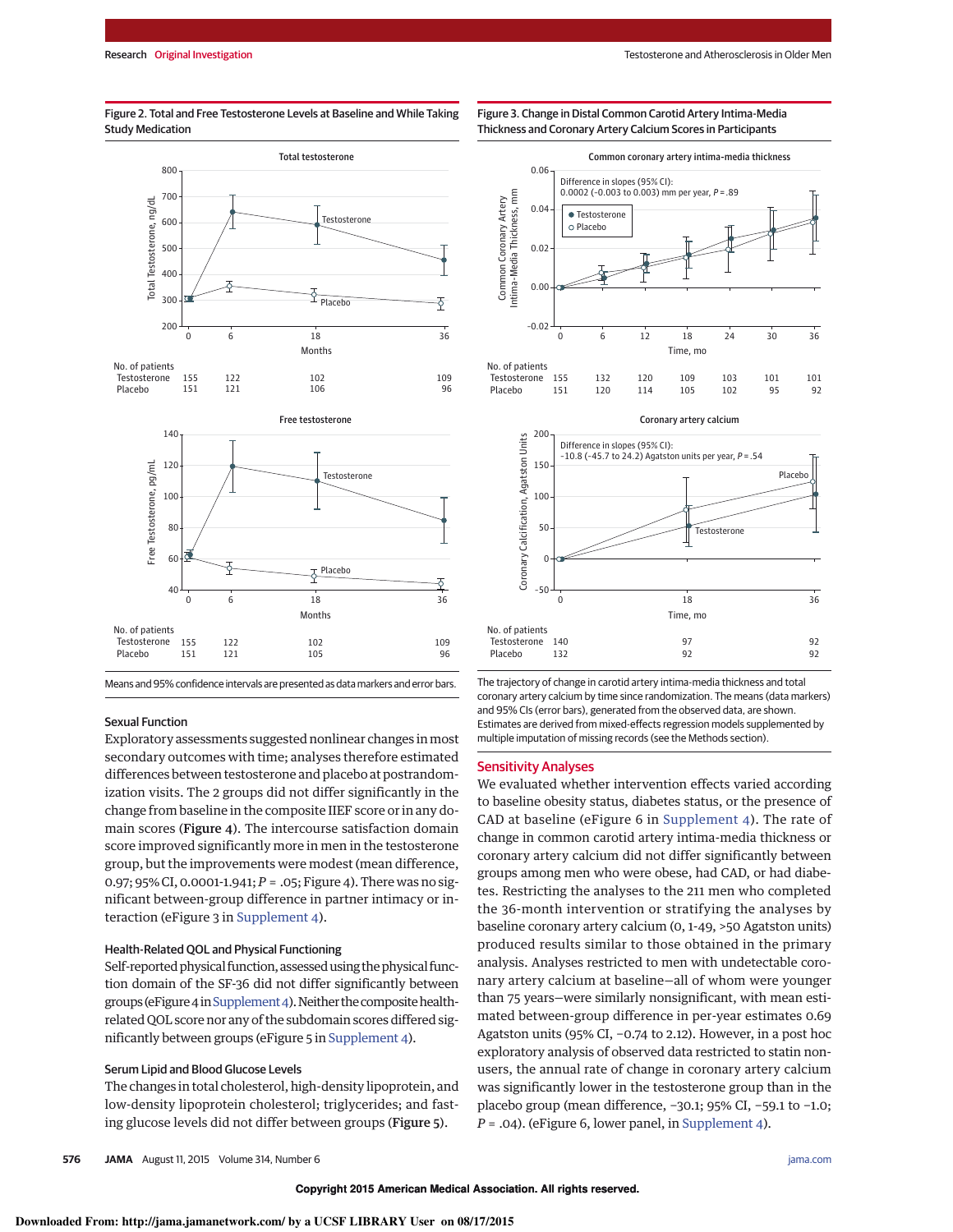



Each panel represents 1 of the 5 domains of the International Index of Erectile Function (IIEF). Means and 95% confidence intervals are presented as data markers and error bars. The mean estimated difference were derived while participants were taking the study medications (testosterone minus placebo); estimates were derived from a mixed-effects regression model after adjusting for age group and study center, supported by multiple imputation of missing records (see the Methods section).

#### Adverse Events

The number of participants reporting adverse events or serious adverse events did not differ between groups (eTable 2 in [Supplement 2\)](http://jama.jamanetwork.com/article.aspx?doi=10.1001/jama.2015.8881&utm_campaign=articlePDF%26utm_medium=articlePDFlink%26utm_source=articlePDF%26utm_content=jama.2015.8881). Seventeen participants in the testosterone group experienced hematologic events vs 4 in the placebo group. Mean changes in hemoglobin (model-estimated mean difference, 0.53 g/dL; 95%CI, 0.29-0.76;  $P <$  .001) and hematocrit (model-estimated mean difference, 1.9%; 95% CI, 1.2%- 2.6%;  $P <$  .001) were significantly greater in the testosterone group than in the placebo group (Figure 5). Thirteen men in testosterone group experienced hematocrit greater than 54% vs none in the placebo group. Four participants in the testosterone group, but none in the placebo group, experienced PSA levels greater than 4 ng/mL. Prostate-specific antigen levels increased significantly more in the testosterone group than in the placebo group (model-estimated mean difference, 0.28 ng/mL; 95% CI, 0.06-0.49;  $P = .01$ ). Fourteen men in the testosterone group vs 2 in the placebo group had an IPSS score higher than 21; the IPSS score change was greater in the testosterone group, but the model-estimated mean difference was 0.45 (95% CI,  $-0.4$  to 1.3; P = .29; Figure 5) was not statistically significant. The small number of unadjudicated CVD events and major adverse cardiovascular events did not differ between groups: 3 in the testosterone vs 2 in the placebo group had myocardial infarction; 5 in the testosterone vs 2 in the placebo group had undergone coronary revascularization; 3 in the testosterone vs 0 in the placebo group had had a stroke, and 1 in the testosterone group vs 0 in the placebo group had died of a cardiovascular-related event.

## **Discussion**

The rates of subclinical atherosclerosis progression in community-dwelling older men with low or low-normal testosterone levels did not differ significantly between men assigned to the testosterone or placebo groups.The results obtained using either marker of atherosclerosis were concordant in demonstrating no significant association between randomization to testosterone and the rates of intima-media thickness progression or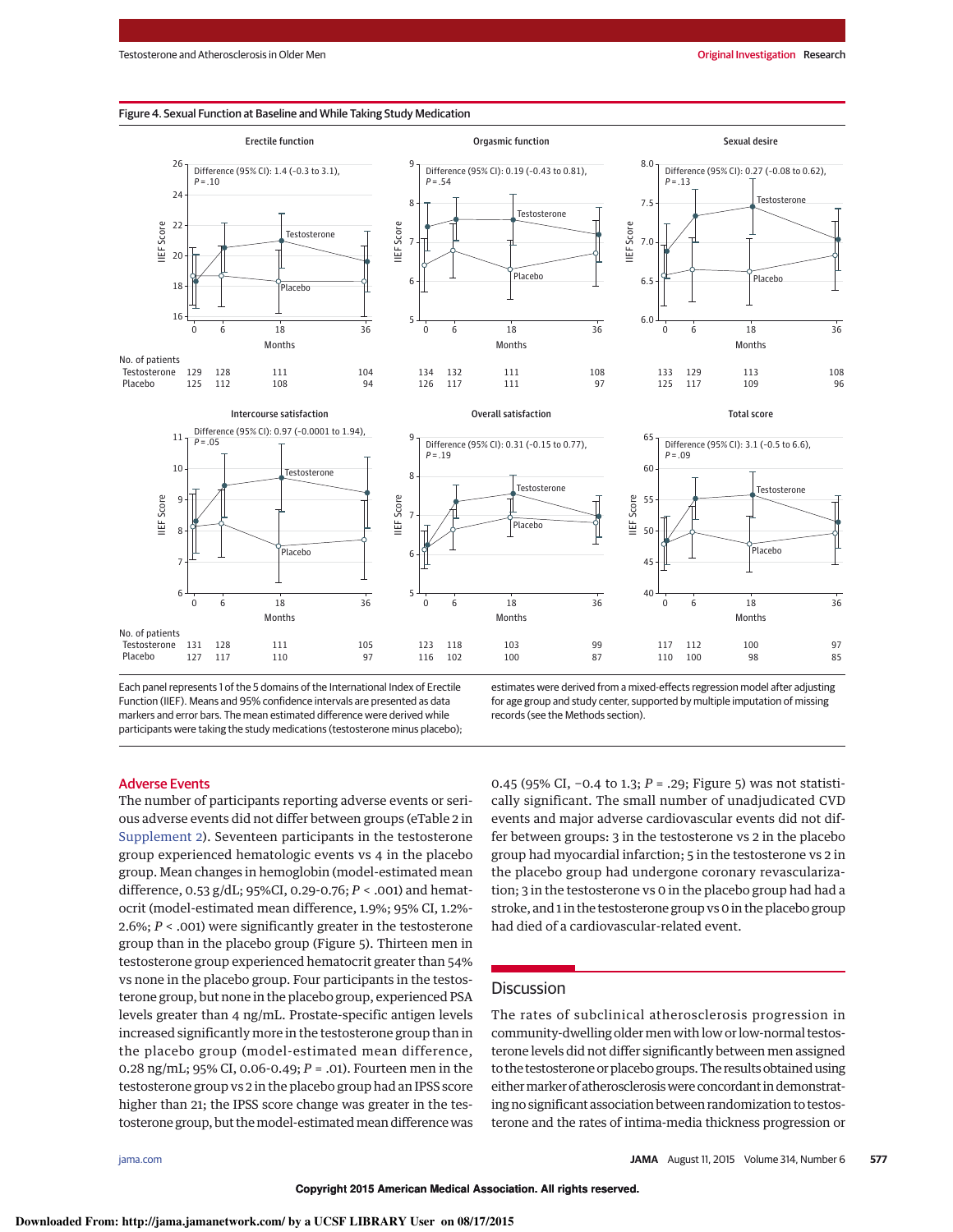

Means and 95% confidence intervals are presented as data markers and error bars. The mean estimated difference (testosterone minus placebo) were derived while participants were taking the study medication; estimates were derived from a mixed-effects regression model after controlling for age and

study center, supported by multiple imputation of missing records (see the Methods section). PSA indicates prostate-specific antigen; IPSS, International Prostate Symptom Score.

change in coronary artery calcium scores. Sensitivity analyses involving men with diabetes or obesity who were in various categories of calcium scores or who had completed the 3-year intervention were consistent with results obtained in the overall intention-to-treat population. These findings were further corroborated by the lack of significant association between the change in testosterone levels and change from baseline in either intima-media thickness or calcium scores. In CLAS,<sup>24,25</sup> for each 0.03-mm increase in intima-media thickness, the relative risk of nonfatal myocardial infarction or coro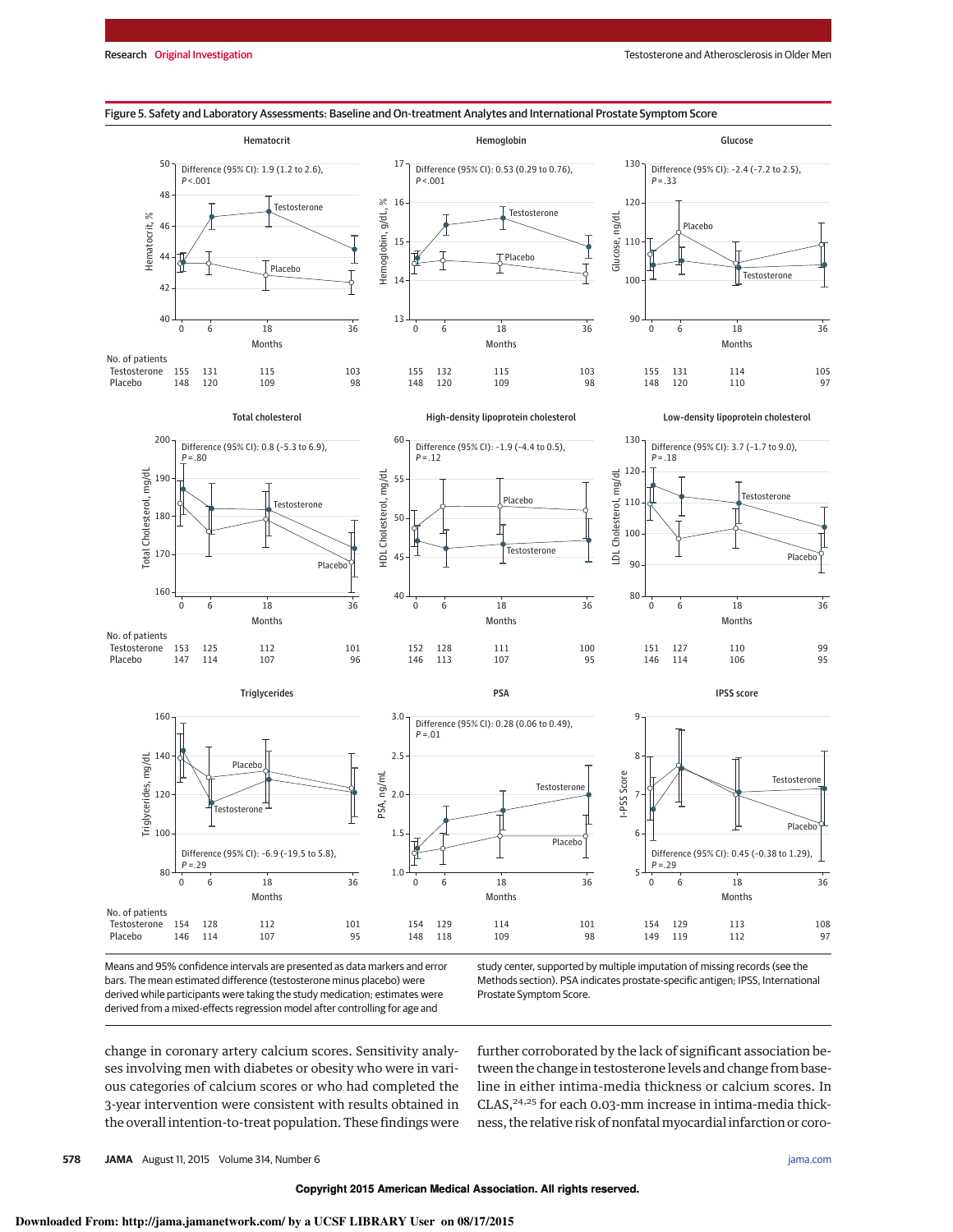nary death was 2.2 and risk of any coronary artery disease event was 3.3. Thus, the trial was adequately powered to detect clinically meaningful between-group differences that were even smaller than those observed with cholesterol-lowering therapy. The observed differences between groups were neither statistically significant nor clinically meaningful.

Testosterone administration did not significantly improve erectile or ejaculatory function, sexual desire, partner intimacy, or health-related QOL. The improvements in intercourse satisfaction, although statistically significant, were of small magnitude and could be due to chance alone, in light of the lack of improvements in other domains of sexual function. Thus, the effects of testosterone on sexual function in this population contrast with those of phosphodiesterase inhibitors, which are associated with substantial improvements in erectile function, orgasmic function, intercourse satisfaction, and overall satisfaction in men with erectile dysfunction.<sup>26</sup> These data are consistent with the results of meta-analyses of testosterone trials, which have also reported no significant improvements in sexual function in men who have normal or low-normal testosterone levels.<sup>27,28</sup> Dose-response studies<sup>29-31</sup> and randomized trials involving men with low-normal testosterone levels have suggested that increasing testosterone levels above the lower limit of the normal range in healthy men does not further improve sexual function. It is possible that testosterone supplementation may improve measures of sexual function in older men with unequivocally low testosterone levels, as has been suggested by several meta-analyses.<sup>27,28</sup>

The trial had many strengths—inclusion of a placebo control, parallel-group design, double-blinding, concealed randomization, and intention-to-treat analytic strategy. To our knowledge, this is the largest randomized trial investigating testosterone's effects on atherosclerosis progression in older men to date. The ongoing T Trials, a coordinated set of 7 trials, includes a substudy of testosterone's effects on plaque volume over 1 year among approximately 140 men<sup>32</sup>; those data, when available, will provide important complementary information to the data reported herein. The TEAAM trial's 3-year intervention duration was sufficiently long to determine clinically meaningful effects of the intervention on common carotid artery intima-media thickness and coronary artery calcium. During the trial, the testosterone dose was adjusted to maintain testosterone levels at the mid-normal range. The testosterone threshold used for inclusion in the trial was similar to that used in some trials but higher than that used in other trials.33-38 The testosterone dose in the trial may be higher than that used typically in clinical practice and in some trials but was not dissimilar from that used in other trials.2,3,33-38 We aimed to maintain the average testosterone concentrations in the testosterone group at the mid-normal range established for young men, consistent with the Endocrine Society's guideline<sup>2</sup> for testosterone therapy and was not different from levels reported in other trials.<sup>3,33-39</sup> However, testosterone levels declined over time in men assigned to the testosterone group; this could be due to treatment adherence being less than that reported by the participants, due to changes in testosterone metabolism over time, or due

to progressive suppression of endogenous testosterone production with continued testosterone administration. Two different markers of atherosclerosis provided consistent results.

The trial had several limitations that could affect the generalizability of these findings. The loss-to-follow-up rate was high but was not dissimilar from that observed in other trials of comparable duration<sup>36,40</sup> and was substantially better than that observed in clinical practice.<sup>41,42</sup> The participants who were lost to follow-up did not differ from those who stayed in the trial. The recruitment was unequal across trial sites. The effectiveness of participant blinding was not assessed. P values were not adjusted for multiple comparisons, which may increase the risk of false rejection of null hypothesis (eg, in the case of intercourse satisfaction). These men were not selected based on a diagnosis of hypogonadism or symptoms of hypogonadism and some men included in the trial had low-normal testosterone levels, similar to men included in many previous trials involving older men<sup>33-37</sup> and to many older men receiving testosterone therapy in clinical practice.<sup>42</sup> These findings should not be extrapolated to men with classical hypogonadism due to known diseases of the testis, pituitary, and the hypothalamus. Testosterone levels were measured using an immunoassay because LC-MS/MS assays were not available at the time of trial's initiation. The trial, which was powered for atherosclerosis progression, had limited statistical power for sensitivity analyses conducted in smaller subgroups. Although measures of subclinical atherosclerosis have been shown to be predictive of cardiovascular events,<sup>13-15,24,25,43</sup> the changes in these subclinical measures with various interventions have correlated with changes in CVD event rates in some trials but not others. Coronary artery calcium only measures calcified plaque and some intervention trials did not show a significant change in calcium progression in spite of changes in cardiovascular events.

The TEAAM trial was not designed to determine the effects of testosterone on CVD events, which were not adjudicated or ascertained using a structured instrument. A substantially larger trial would be needed to determine testosterone's effects on CVD events. Although numerically there were more CVD events among men assigned to the testosterone group than to the placebo group, CVD events were sparse and not adjudicated. The TEAAM trial's study population differed from that enrolled in the Testosterone in Older Men with Mobility Limitation (TOM) trial, $3$  which was stopped early due to a higher frequency of cardiovascular events in the testosterone group than in the placebo group. The participants in the TEAAM trial were, in general, younger, healthier, and not mobility limited and had lower baseline prevalence of cardiovascular risk factors than those in the TOM trial. The TEAAM trial's findings suggest that the observed increase in cardiovascular events in the TOM trial and in some retrospective analyses cannot be attributed to testosterone's effects on atherosclerosis progression. Also, CVD events in the TOM trial<sup>3</sup> and the study by Finkle et al<sup>4</sup> occurred early in the course of testosterone administration. It is possible that testosterone may affect plaque stability, clot formation, salt and water retention, inflammation, or other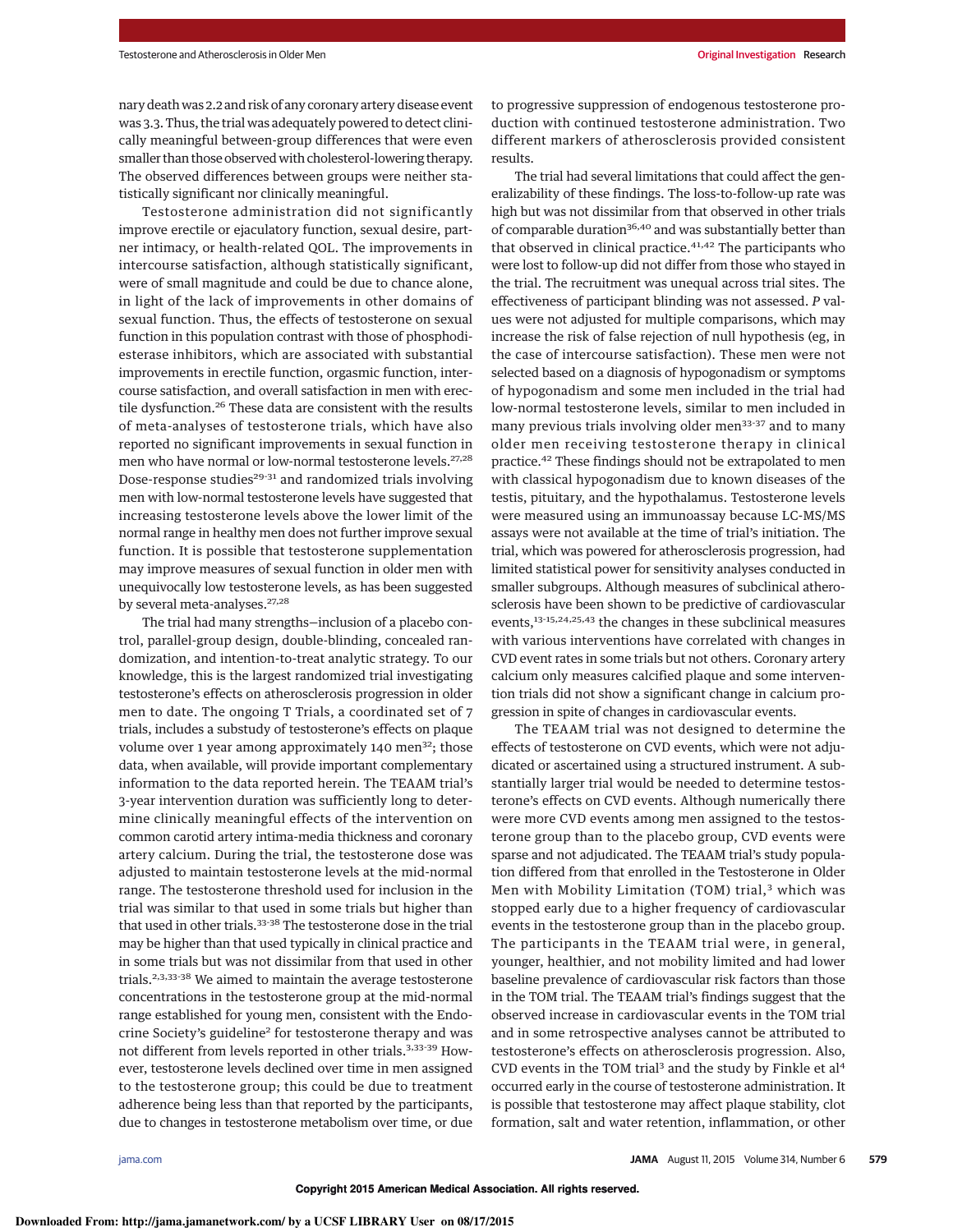mechanisms that might render some men susceptible to early CVD events. The findings of this randomized trial differ from those of some epidemiological studies, which have reported low testosterone levels to be associated with higher common carotid artery intima-media thickness.<sup>2,11</sup> Low testosterone levels have also been reported in some studies to be associated with cardiovascular and all-cause mortality.<sup>9</sup> Similar differences in the results of epidemiological studies and randomized trials have been observed for estrogen therapies for women. The differences in the effects of endogenous circulating hormones in contrast to those of exogenously administered hormonal therapies as well as variable at-risk timeframes could contribute to the apparent discrepancies between epidemiological and randomized trial results. In epidemiological studies, reverse causality cannot be excluded. Those at higher risk of death might have low testosterone levels due to illness or other factors that contribute to higher mortality.

In exploratory analyses, among statin nonusers, the rate of change in coronary artery calcium was lower in the testosterone group than in the placebo group; the opposite was found in statin users. These findings are similar to those reported in estradiol trials in postmenopausal women, in which estradiol's effects on atherosclerosis were more strikingly apparent in statin nonusers than in statin users.<sup>14</sup> Statin use is a marker of increased cardiovascular risk, and it is possible that the effects of testosterone may differ in older men at high risk of CVD. It is also possible that statin use masked a potentially beneficial effect of testosterone on atherosclerosis progression. This post hoc exploratory analysis was neither prespecified nor adjusted for multiple comparisons. Additional trials should investigate the hypothesis suggested by these exploratory analyses of whether testosterone retards atherosclerosis progression in older men who are not using statins.

## **Conclusions**

Among older men with low or low-normal testosterone levels, testosterone administration for 3 years compared with placebo did not result in a significant difference in the rates of change in either common carotid artery intima-media thickness or coronary artery calcium nor was it associated with improved overall sexual function or health-related QOL. Because this trial was only powered to evaluate atherosclerosis progression and not cardiovascular events, these findings should not be interpreted as establishing cardiovascular safety of testosterone use in older men such as those enrolled in this trial.

#### ARTICLE INFORMATION

**Author Affiliations:** Research Program in Men's Health: Aging and Metabolism, Boston Claude D. Pepper Older Americans Independence Center, Brigham and Women's Hospital, Harvard Medical School, Boston, Massachusetts (Basaria, Travison, Pencina, Hally, Pinjic, Storer, Bhasin); Kronos Longevity Research Institute, Phoenix, Arizona (Harman, Tsitouras); Phoenix VA Health Care System, Phoenix, Arizona (Harman); Atherosclerosis Research Unit, Keck School of Medicine, University of Southern California, Los Angeles (Hodis, Yan); DWR Department of Geriatric Medicine, University of Oklahoma, Oklahoma City (Tsitouras); Los Angeles Biomedical Research Institute, Division of Cardiology, Harbor-UCLA Medical Center, Torrance, California (Budoff); Division of Cardiology, Boston University School of Medicine, Boston, Massachusetts (Vita); Division of Endocrinology, Metabolism, and Molecular Medicine, Charles R. Drew University of Medicine and Science, Los Angeles, California (Dzekov); Roche Pharmaceutical Research and Early Development, Roche Innovation Center Basel, Basel, Switzerland (Mazer, Coviello, Knapp); Division of Endocrinology, Boston University School of Medicine, Boston, Massachusetts (Mazer); Institute for Aging Research, Hebrew SeniorLife, Boston, Massachusetts. (Travison).

**Author Contributions:** Drs Bhasin and Travison had full access to all of the data in the study and take responsibility for the integrity of the data and the accuracy of the data analysis.

Study concept and design: Basaria, Harman, Hodis, Storer, Bhasin.

Acquisition, analysis, or interpretation of data: All the authors. Drafting of the manuscript: Basaria, Harman,

Travison, Pencina, Bhasin.

Critical revision of the manuscript for important intellectual content: Basaria, Harman, Hodis Tsitouras, Budoff, Pencina, Vita, Dzekov, Mazer, Coviello, Knapp, Hally, Pinjic, Yan, Storer, Bhasin. Statistical analysis: Travison, Pencina. Obtained funding: Harman, Bhasin. Administrative, technical, or material support: Hodis, Tsitouras, Budoff, Coviello, Knapp, Hally, Pinjic, Yan, Bhasin.

Study supervision: Basaria, Harman, Hodis, Tsitouras, Budoff, Dzekov, Mazer, Storer, Bhasin.

**Conflict of Interest Disclosures:** All authors have completed and submitted the ICMJE Form for Disclosure of Potential Conflicts of Interest. Dr Basaria reported serving as a consultant to Eli Lily. Dr Bhasin reports receiving grants from Abbvie; research grants outside the submitted work from Regeneron Pharmaceuticals and Eli Lilly, which are administered by the Brigham and Women's Hospital; personal fees from sanofi, Eli Lilly Co, and Abbvie; having equity interest in Function Promoting Therapies, LLC, outside the submitted work; having a patent application pending for "A Novel Algorithm for Free Testosterone Determination Based on a Novel Model of Testosterone Binding to SHBG," and a patent application for "The Use of Testosterone Plus Ornithine Decarboxylase Inhibitor as a Prostate Sparing Anabolic Therapy"; serving as the chair of the American Board of Internal Medicine Endocrinology Board Exam Writing Committee; having had served as the chair of the Endocrine Society's expert panel that wrote the clinical guideline for testosterone therapy; receiving personal fees from Eli Lilly and grants from Abbvie Pharmaceuticals outside the submitted work. Dr Mazer reported that he is an employee of Hoffman-LaRoche Co. No other disclosures were reported.

**Data and Safety Monitoring Board:** Thomas T. Yoshikawa, MD, (chair), Charles R. Drew University; William French, MD, Harbor-UCLA Medical Center; Nand Datta, MD, Charles R. Drew University, none of whom were compensated.

**Funding/Support:** This investigator-initiated study was supported by a grant from Solvay Pharmaceuticals Inc and later by Abbvie Pharmaceuticals Inc, when Abbvie acquired the Androgel brand from Solvay Pharmaceuticals, and by a grant from the Aurora Foundation to the Kronos Longevity Research Institute. Additional support was provided by grants 5P30AG031679 from the Boston Claude D. Pepper Older Americans Independence Center and 1UL1RR025771 from the Boston University's Clinical and Translational Science Institute. Testosterone and placebo gel for the study were provided by Solvay Pharmaceuticals Inc and later by Abbvie Pharmaceuticals.

**Role of the Funder/Sponsor:** Neither the pharmaceutical sponsor nor Aurora had a role in the design and conduct of the study; collection, management, analysis, and interpretation of the data; preparation, review, or approval of the manuscript; and decision to submit the manuscript for publication.

**Additional Information:** Database design and maintenance, and data collection were supervised by the Boston University School of Public Health Data Coordinating Center. An independent data and safety monitoring board oversaw the study's progress and adverse events every 6 months.

**Additional Contributions:** We thank the staff of Boston University's CTSI, and John Simon, MD, for overseeing imaging studies in Phoenix. These individuals were not compensated.